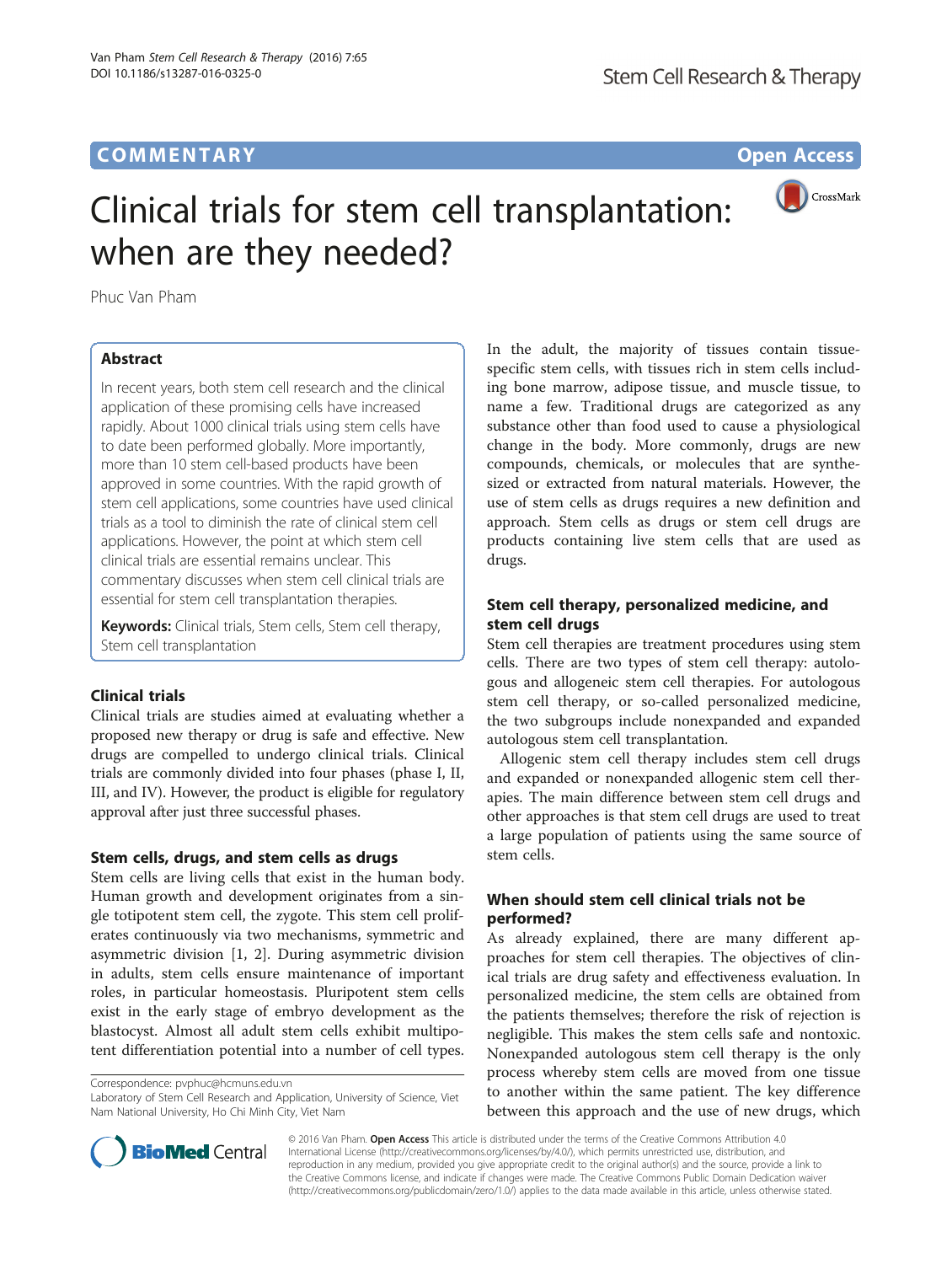<span id="page-1-0"></span>are unfamiliar to the patient's body, is therefore obvious. Consequently, the main outcome in a clinical trial for nonexpanded autologous stem cell transplantation is to investigate treatment efficacy rather than safety of the stem cells.

A key question is, if a procedure using nonexpanded autologous stem cell transplantation is successful in one country, whether it is essential to repeat the clinical trial in countries aside from the original country? In my opinion, repeating the clinical trial across different countries should not be requisite. At present, there are no findings that can be recorded from these clinical trials.

### Why we should not have to repeat clinical trials

Autologous stem cells are very safe. To date, there are no publications which present stem cells as harmful. In fact, in a systematic review by Benoit et al. [3], autologous cell therapy in critical limb ischemia was found to be 100 % safe in treated patients. Meta-analysis of autologous stem cell transplantation for the treatment of limb ischemia similarly showed a 100 % safety success rate [4]. Meta-analysis of autologous stem cell transplantation for the treatment of patients with type 1 and type 2 diabetes mellitus has also shown a 100 % safety rate [5, 6]. Furthermore, autologous stem cell therapy for end-stage liver cirrhosis [\[7\]](#page-2-0), osteoarthritis [\[8](#page-2-0)], and limbal stem cell deficiency [\[9](#page-2-0)] is reported to be 100 % safe. Subsequent clinical trials using autologous stem cell transplantation will therefore also determine that this cell source is 100 % safe.

With respect to autologous patients, some countries usually apply to repeat clinical trials for new drugs and for imported approved drugs. Indeed, they need to check the pharmacology of the drugs within the local patient population. However, for autologous stem cell therapy, the "drug" is from the patients themselves. Although the quality of the stem cell drug may differ between patients, the pharmacological effects may also differ in different patients. We therefore cannot control the quality of autologous stem cell products, meaning that efficacy may also differ between patients.

## When should we perform clinical trials?

Stem cell clinical trials should be carried out in the following highlighted cases:

(1)A clinical trial can be essential for stem cell drugs. The quality of the stem cell drug must be maintained, controlled, and stable. The stem cell drug will be used in many different patients (a population); with each patient, the eliciting response differs using the same drug. The clinical trial should therefore be carried out to identify new findings for safety or efficacy in a certain population. Similarly,

some clinical trials also can be repeated if there is any modification that can directly affect stem cell quality.

- (2)Clinical trials may be essential when using allogenic stem cell transplantation. However, stem cell quality can differ between donors. The findings from one donor patient cannot therefore always be applied to the recipient patient population.
- (3)Clinical trials should be carried out using both autologous and allogeneic expanded stem cell therapies. However, we need to understand that the main objective of the clinical trial is for evaluation of the culture protocol and not the stem cells; for example, whether ex-vivo culture protocols affect the stem cell genome stability.

## Conclusions

Clinical trials are performed to test the safety and efficacy for a proposed new therapy or drug. However, because they are different from the traditional definition of a drug, in some cases stem cells are drugs but in other cases they represent treatment processes similar to autologous skin grafts. It is therefore nonessential to repeat clinical trials for nonexpanded autologous stem cell therapies. In fact, there are no new findings regarding autologous stem cell safety or efficacy following clinical trial repeats. Clinical trials should be carried out only in some stem cell drugs, or in cases that could cause changes in the phenotype or genotype of the stem cells.

#### Competing interests

The author declares that he has no competing interests.

#### Acknowledgements

This work is funded by Ministry of Science and Technology, Viet Nam under grant number DM.10.DA/15.

#### Published online: 27 April 2016

#### References

- 1. Morrison SJ, Kimble J. Asymmetric and symmetric stem-cell divisions in development and cancer. Nature. 2006;441(7097):1068–74. doi:[10.1038/](http://dx.doi.org/10.1038/nature04956) [nature04956](http://dx.doi.org/10.1038/nature04956).
- 2. Shen Q, Goderie SK, Jin L, Karanth N, Sun Y, Abramova N, et al. Endothelial cells stimulate self-renewal and expand neurogenesis of neural stem cells. Science. 2004;304(5675):1338–40. doi:[10.1126/science.1095505](http://dx.doi.org/10.1126/science.1095505).
- 3. Benoit E, O'Donnell TF, Patel AN. Safety and efficacy of autologous cell therapy in critical limb ischemia: a systematic review. Cell Transplant. 2013;22(3):545–62. doi:[10.3727/096368912x636777](http://dx.doi.org/10.3727/096368912x636777).
- 4. Sun X, Ying J, Wang Y, Li W, Wu Y, Yao B, et al. Meta-analysis on autologous stem cell transplantation in the treatment of limb ischemic. Int J Clin Exp Med. 2015;8(6):8740–8.
- 5. Wang ZX, Cao JX, Li D, Zhang XY, Liu JL, Li JL, et al. Clinical efficacy of autologous stem cell transplantation for the treatment of patients with type 2 diabetes mellitus: a meta-analysis. Cytotherapy. 2015;17(7):956–68. doi[:10.1016/j.jcyt.2015.02.014.](http://dx.doi.org/10.1016/j.jcyt.2015.02.014)
- 6. Bhansali A, Asokumar P, Walia R, Bhansali S, Gupta V, Jain A, et al. Efficacy and safety of autologous bone marrow-derived stem cell transplantation in patients with type 2 diabetes mellitus: a randomized placebo-controlled study. Cell Transplant. 2014;23(9):1075–85. doi[:10.3727/096368913x665576.](http://dx.doi.org/10.3727/096368913x665576)